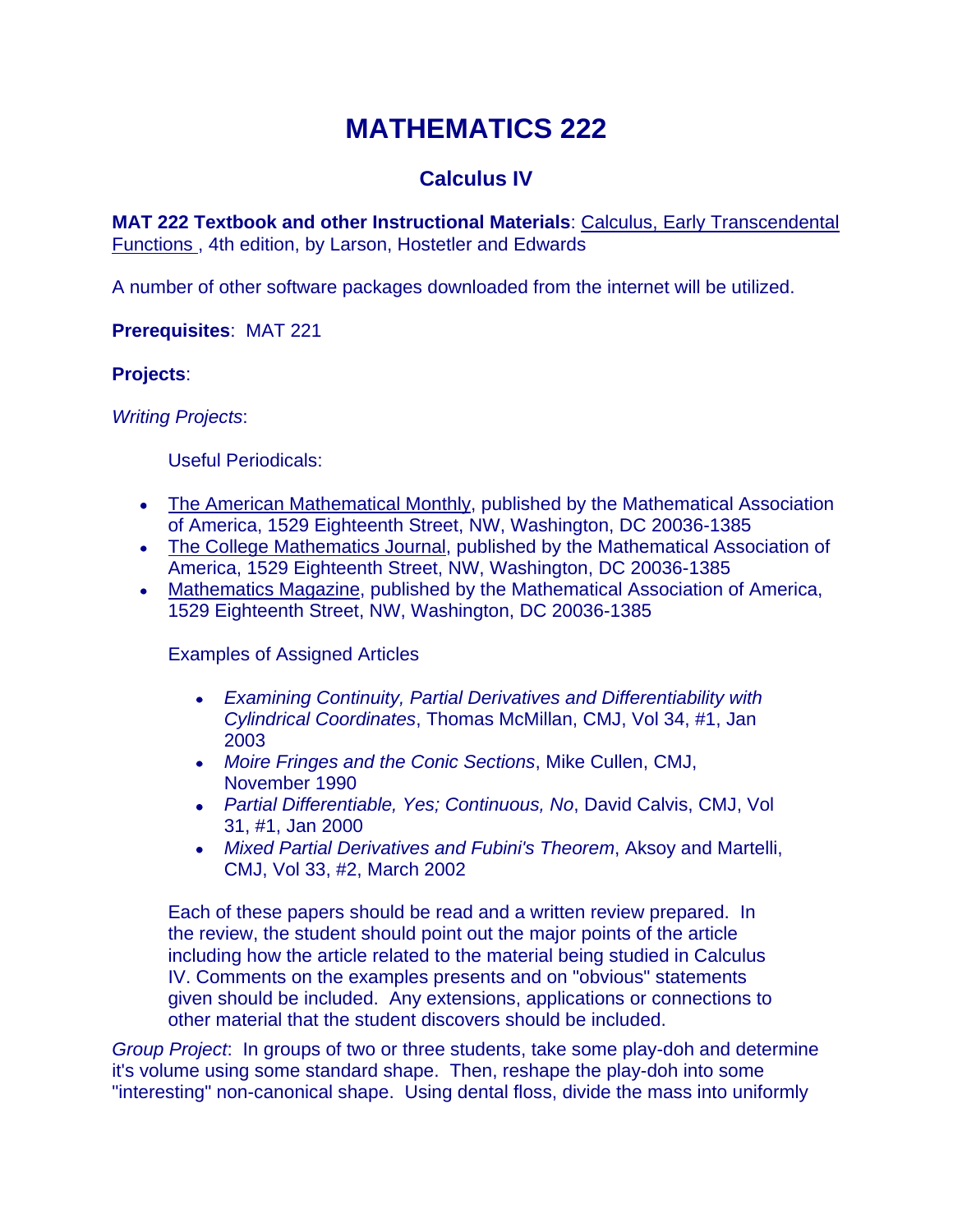thick slices. Then, divide each slice into uniformly thick strips. Then, divide each strip into uniformly thick boxes. Measure the volume of a few if the boxes and use an average as the standard volume dV for approximating the volume of the original shape. Compare to the exact volume. Prepare of paper reviewing with your findings and relate to techinques for integration with respect to dz dy dx. Post the results on the facebook group for this class.

*Computational Project*: Using software (such as Winplot), create the graph of an interesting surface with tangent lines in x- and y-directions at various points using animated parameters. Create the gradient vector at each point as well. Use the above information to animate the tangent planes to the surface. Email your resulting file to the professor and come by the office to show that is works correctly.

**Course Description:** Description from the college catalog: A study of vectors in three dimensions, partial differentiation, the gradient and applications, double and triple integrals, vector fields and line and surface integrals.

This course carries 3 hours of academic credit.

The student who is prepared for a study of Calculus IV is assumed to be proficient with the following:

- Limits by the rules
- Continuity
- Definition of Derivative
- Derivatives by the Rules
- Application of the Derivative
- Mean Value Theorem for Derivatives
- Definition of Integral
- Integration Rules
- Logarithms and Exponentials
- Inverse Trig Functions
- Integration by Parts
- Partial Fractions
- Polar, cylindrical and spherical coordinates
- Plane curves and parametric equations
- Vectors in the plane and vectors in space
- Vector-Valued Functions
- Velocity and Acceleration vectors in space
- Curvature

**Learning Objectives**: The student will demonstrate a comprehensive understanding of the following:

Multivariate functions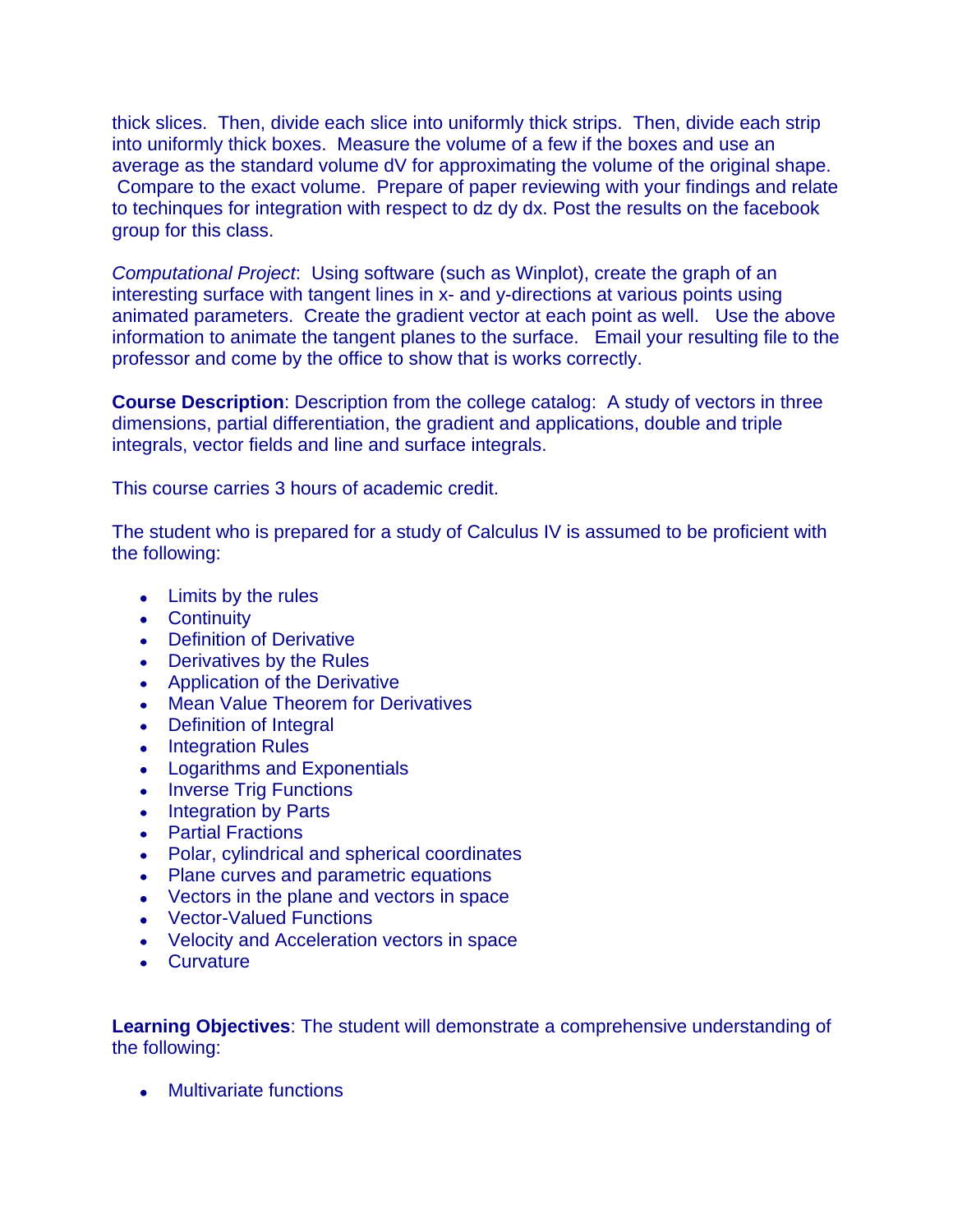- Partial Derivatives and differentials
- Chain Rule for multi-variate functions
- Directional Derivatives and Gradients
- Tangent Planes and Normal Lines
- Exterma for multi-variate functions
- Lagrange Multipliers and Constrained Optimization
- Vector Fields
- Double and Triple Integrals and various applications (Winplot [sliced volume\)](file://MRWEB/WEB/CAMPUS/USERS/TRAVIS/syllabi/222/SlicedVolume.wp3)
- Line Integrals
- Fundamental Theorem of Line Integrals
- Exact Differential Equations
- First Order Linear Differential Equations
- Higher order constant coefficient linear differential equations

(Roughly chapters Thirteen thru Sixteen of the text.)

In aiming at these target ideas, we will use graphical calculators and computers to promote better intuition, greater understanding and increased proficiency in doing mathematics.

**Meetings**: This class meets as scheduled. You are expected to be in class on time. University policy states that a student cannot miss more than 25% of class meetings and receive credit for the course. Further, attendance will be necessary in order to understand the material and make a good grade. The student is responsible for work and material missed when absent. Cheating in any way will be properly rewarded according to University policy (Tomahawk; Undergraduate Bulletin; [http://www.mc.edu/publications/policies/219.html\)](http://www.mc.edu/publications/policies/219.html).

**Grading**: Assessment of the student's progress will be made through regular homework exercises and periodic examinations as well as through classroom feedback. During the term, there will be at least three exams during the semester. Homework will be assigned and graded online. Additional daily work may be assigned during the term and an average of these daily grades will count for 10% of your final grade. The remaining 90% of your final grade will be based on an average of the periodic exams.

Any daily work missed will be awarded a grade of zero. Near the end of the term, an out-of-class, comprehensive makeup exam will be given for any student missing one or more excused exams.

The grading scale is

 $A = 90 - 100$ B=80-89 C=70-79  $D=65-69$  $F = 0.64$